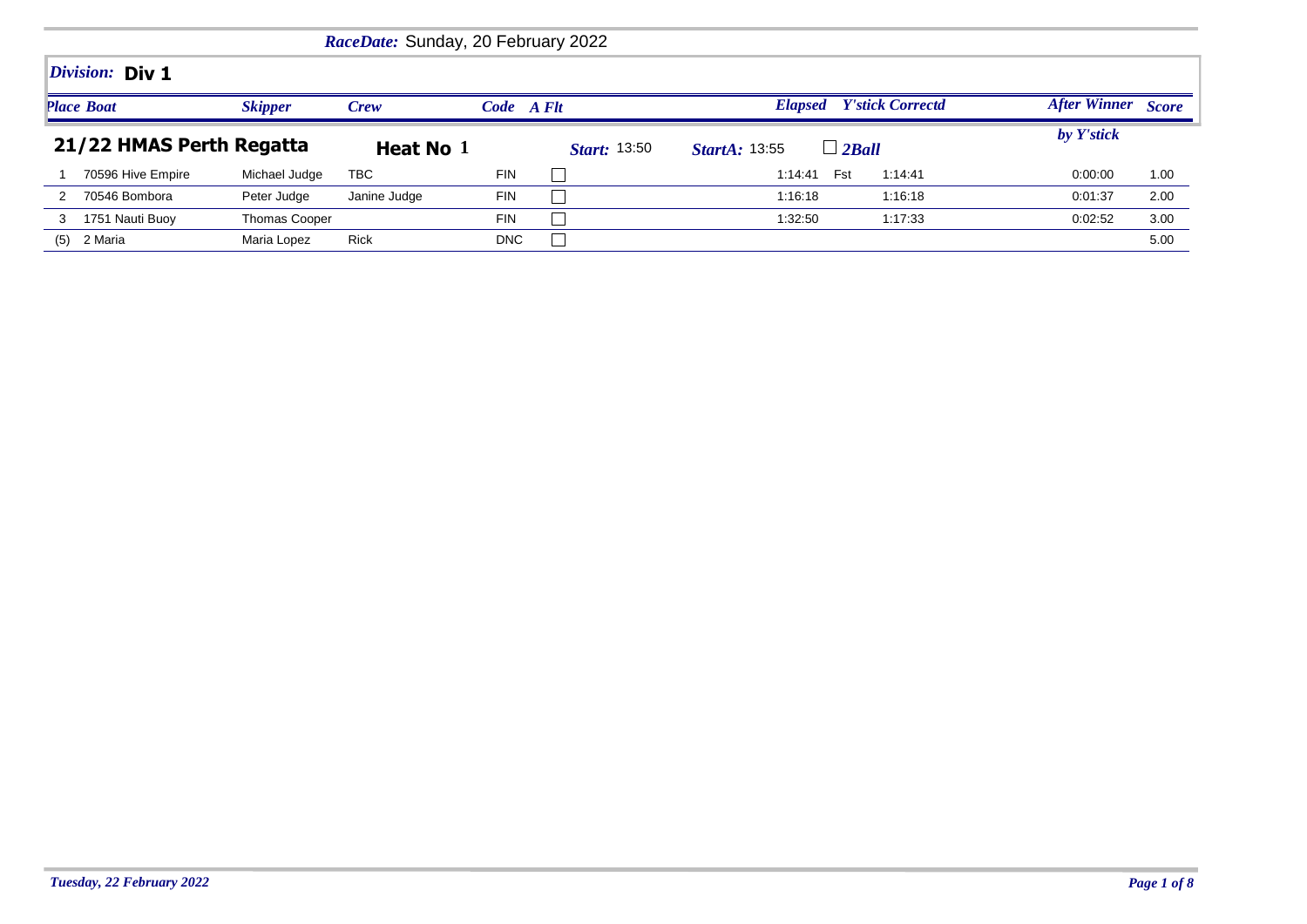|                          |                      |                              | RaceDate: Sunday, 20 February 2022 |                     |                                      |            |                                 |                           |       |
|--------------------------|----------------------|------------------------------|------------------------------------|---------------------|--------------------------------------|------------|---------------------------------|---------------------------|-------|
|                          | Division: Div 2      |                              |                                    |                     |                                      |            |                                 |                           |       |
|                          | <b>Place Boat</b>    | <b>Skipper</b>               | <b>Crew</b>                        |                     | Code A Flt                           |            | <b>Elapsed</b> Y'stick Correctd | <b>After Winner</b> Score |       |
| 21/22 HMAS Perth Regatta |                      | Heat No 1                    |                                    | <b>Start: 13:55</b> | $\Box$ 2Ball<br><b>StartA: 14:00</b> | by Y'stick |                                 |                           |       |
|                          | 3196 One Too Many    | Simon Barwood                | <b>Tyson Barwood</b>               | <b>FIN</b>          | $\mathbb{R}^n$                       | 1:31:48    | Fst<br>1:31:48                  | 0:00:00                   | 1.00  |
| 2                        | 3202 Rush            | <b>Byron Renfrey</b>         | Coel Renfrey                       | <b>FIN</b>          | $\mathbf{L}$                         | 1:32:29    | 1:32:29                         | 0:00:41                   | 2.00  |
| 3                        | 3104 Under Pressure  | Monika Eyer                  | Xavier Bain                        | <b>FIN</b>          | $\mathbb{R}^n$                       | 1:36:00    | 1:36:00                         | 0:04:12                   | 3.00  |
| 4                        | 3210 1 2 GO          | Renee Keating                | Catrina Hodgson                    | <b>FIN</b>          | $\Box$                               | 1:39:00    | 1:39:00                         | 0:07:12                   | 4.00  |
| 5                        | 3193 Flashin Ya Nemo | Chloe Back                   | <b>Maddie Ralf</b>                 | <b>FIN</b>          | $\Box$                               | 1:39:13    | 1:39:13                         | 0:07:25                   | 5.00  |
| 6                        | 202596 Ichabod       | <b>Mark Edwards</b>          |                                    | <b>FIN</b>          | $\mathbb{R}^n$                       | 1:33:51    | 1:41:16                         | 0:09:28                   | 6.00  |
|                          | 149809 Acquavita     | Helen Ramsay                 |                                    | <b>FIN</b>          |                                      | 1:37:45    | 1:41:28                         | 0:09:40                   | 7.00  |
| 8                        | 3195 Going Gonzo     | Georgette Keating Calyn Reid |                                    | <b>FIN</b>          | $\Box$                               | 1:41:37    | 1:41:37                         | 0.09.49                   | 8.00  |
| 9                        | 3093 All Frocked Up  | Louis Suriano                | Ellie Suriano                      | <b>FIN</b>          | $\Box$                               | 1:42:15    | 1:42:15                         | 0:10:27                   | 9.00  |
| 10 <sup>°</sup>          | 3 Astarix            | <b>Andrew Brockis</b>        |                                    | <b>FIN</b>          | $\Box$                               | 1:34:47    | 1:42:16                         | 0:10:28                   | 10.00 |
|                          | 3194 Black Magic     | Ben Horton                   | <b>Mitch Stone</b>                 | <b>FIN</b>          | $\mathbb{R}^n$                       | 1:42:16    | 1:42:16                         | 0:10:28                   | 11.00 |
|                          | 184228 Sierra papa   | Susan Parker                 |                                    | <b>FIN</b>          | $\Box$                               | 1:34:58    | 1:42:28                         | 0:10:40                   | 12.00 |
| 13                       | KA 8670 Amber        | Chris Musto                  |                                    | <b>FIN</b>          |                                      | 1:37:12    | 1:43:58                         | 0:12:10                   | 13.00 |
| 14                       | 153151 Two chances   |                              | Wendy Campbell Wendy campbell      | <b>FIN</b>          | $\Box$                               | 1:38:36    | 1:46:23                         | 0.14:35                   | 14.00 |
| 15                       | Aus4754 My Sanity    | <b>Todd Oldfield</b>         | No Crew                            | <b>FIN</b>          |                                      | 1:47:05    | 1:54:32                         | 0:22:44                   | 15.00 |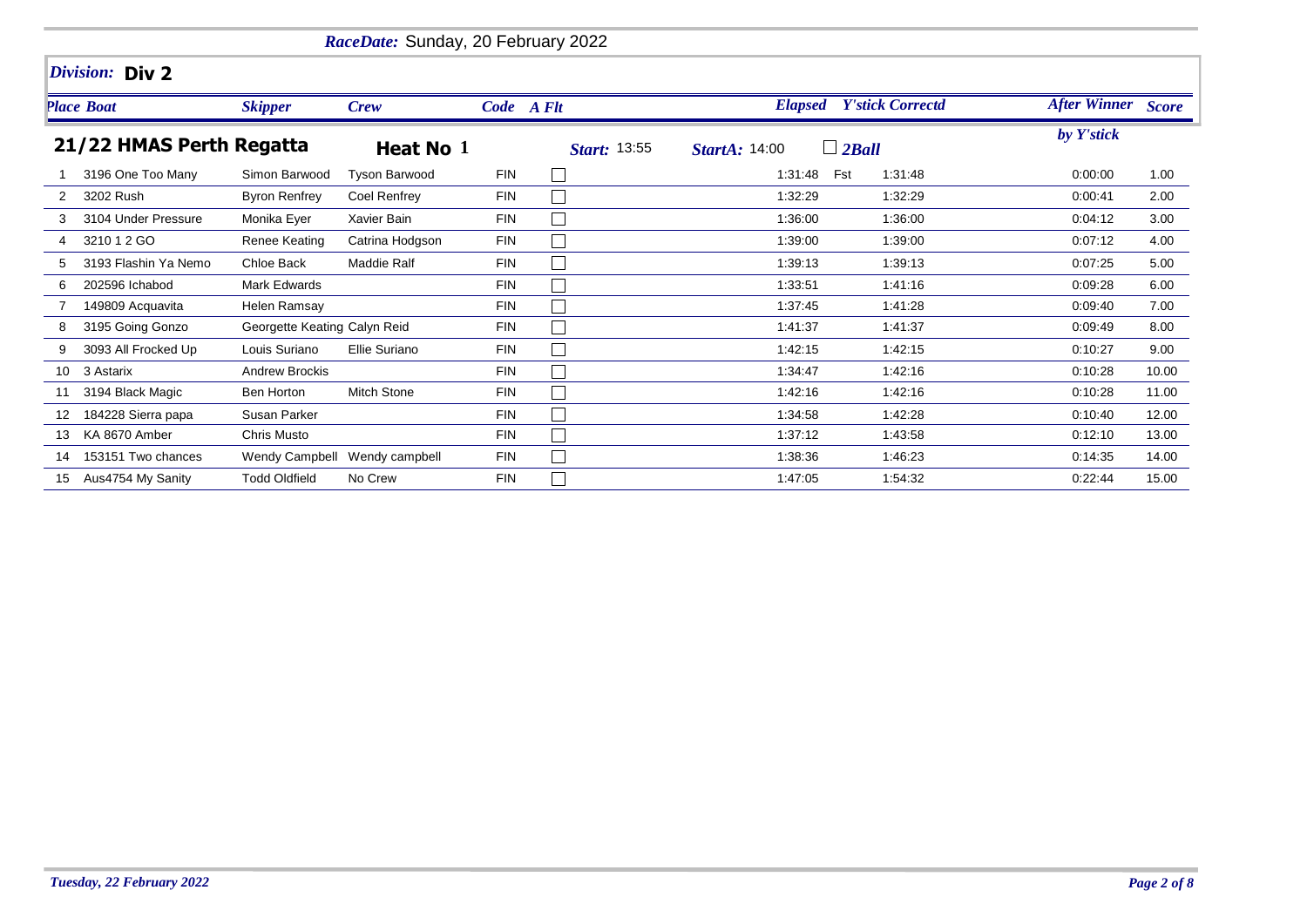|                 | RaceDate: Sunday, 20 February 2022 |                      |                                                   |            |                             |                      |                                 |                    |       |  |  |  |
|-----------------|------------------------------------|----------------------|---------------------------------------------------|------------|-----------------------------|----------------------|---------------------------------|--------------------|-------|--|--|--|
|                 | Division: Div 4a                   |                      |                                                   |            |                             |                      |                                 |                    |       |  |  |  |
|                 | <b>Place Boat</b>                  | <b>Skipper</b>       | <b>Crew</b>                                       | Code A Flt |                             |                      | <b>Elapsed</b> Y'stick Correctd | After Winner Score |       |  |  |  |
|                 | 21/22 HMAS Perth Regatta           |                      | Heat No 1                                         |            | Start: 14:10                | <b>StartA: 14:15</b> | $\Box$ 2Ball                    | by Y'stick         |       |  |  |  |
| 1               | N37 Tiger                          | Gavin Taylor         | Paul Hansford, Maddi<br>Taylor, Tim               | <b>FIN</b> | $\Box$                      | 1:34:27              | Fst<br>1:34:27                  | 0:00:00            | 1.00  |  |  |  |
| 2               | PFS1104 Maggies Farm               |                      | Denise Luscombe Damian LuscombeJosh<br>Zekulich   | <b>FIN</b> | $\overline{\phantom{0}}$    | 1:43:05              | 1:38:58                         | 0:04:31            | 2.00  |  |  |  |
| 3               | PFS41 Carouselambra                | <b>Martin Smith</b>  | Peter JarmanAndrew<br>Boyd                        | <b>FIN</b> | $\Box$                      | 1:41:43              | 1:39:38                         | 0:05:11            | 3.00  |  |  |  |
| 4               | N811 Gary Howlett                  | <b>Gary Howlett</b>  | Emilie Dornaus Julie<br>TailorRob Spinks          | <b>FIN</b> | $\mathcal{L}_{\mathcal{A}}$ | 1:37:55              | 1:40:00                         | 0:05:33            | 4.00  |  |  |  |
| 5               | N120 Foreigner                     | Chris mardon         | Jayben lister Will<br>mardon                      | <b>FIN</b> | $\Box$                      | 1:47:11              | 1:41:59                         | 0:07:32            | 5.00  |  |  |  |
| 6               | N955 Beyond Belief                 | <b>Colin Scott</b>   | Gonz Mata                                         | <b>FIN</b> | $\mathcal{L}_{\mathcal{A}}$ | 1:57:30              | 1:42:33                         | 0:08:06            | 6.00  |  |  |  |
|                 | N561 Going Home                    | David Feldman        | Jo FeldmanPaul<br>KennedyMike<br>Somerville brown | <b>FIN</b> |                             | 1:42:57              | 1:42:57                         | 0:08:30            | 7.00  |  |  |  |
| 8               | N117 Renegade                      | Ron Stokes           | Lee RudrumBarry<br>Newell                         | <b>FIN</b> | $\Box$                      | 1:31:58              | 1:45:06                         | 0:10:39            | 8.00  |  |  |  |
| 9               | V21 Impulsive                      | Mike Ipkendanz       | Mary IPKENDANZ                                    | <b>FIN</b> | $\mathcal{L}_{\mathcal{A}}$ | 1:32:24              | 1:50:53                         | 0:16:26            | 9.00  |  |  |  |
| 10 <sup>°</sup> | N85 Whip It                        | Greg Hill            | AndreAileenBruce                                  | <b>FIN</b> | Π                           | 1:42:05              | 2:10:40                         | 0:36:13            | 10.00 |  |  |  |
|                 | (13) GB770 Faster                  | <b>Edward Deacon</b> | <b>Barry LyonGuillaume</b><br>Dorourart           | <b>DNF</b> | $\Box$                      |                      |                                 |                    | 13.00 |  |  |  |
|                 | (13) PFS2 Carioca                  | <b>Robert Freeth</b> | Jess Irons                                        | <b>DNC</b> | $\Box$                      |                      |                                 |                    | 13.00 |  |  |  |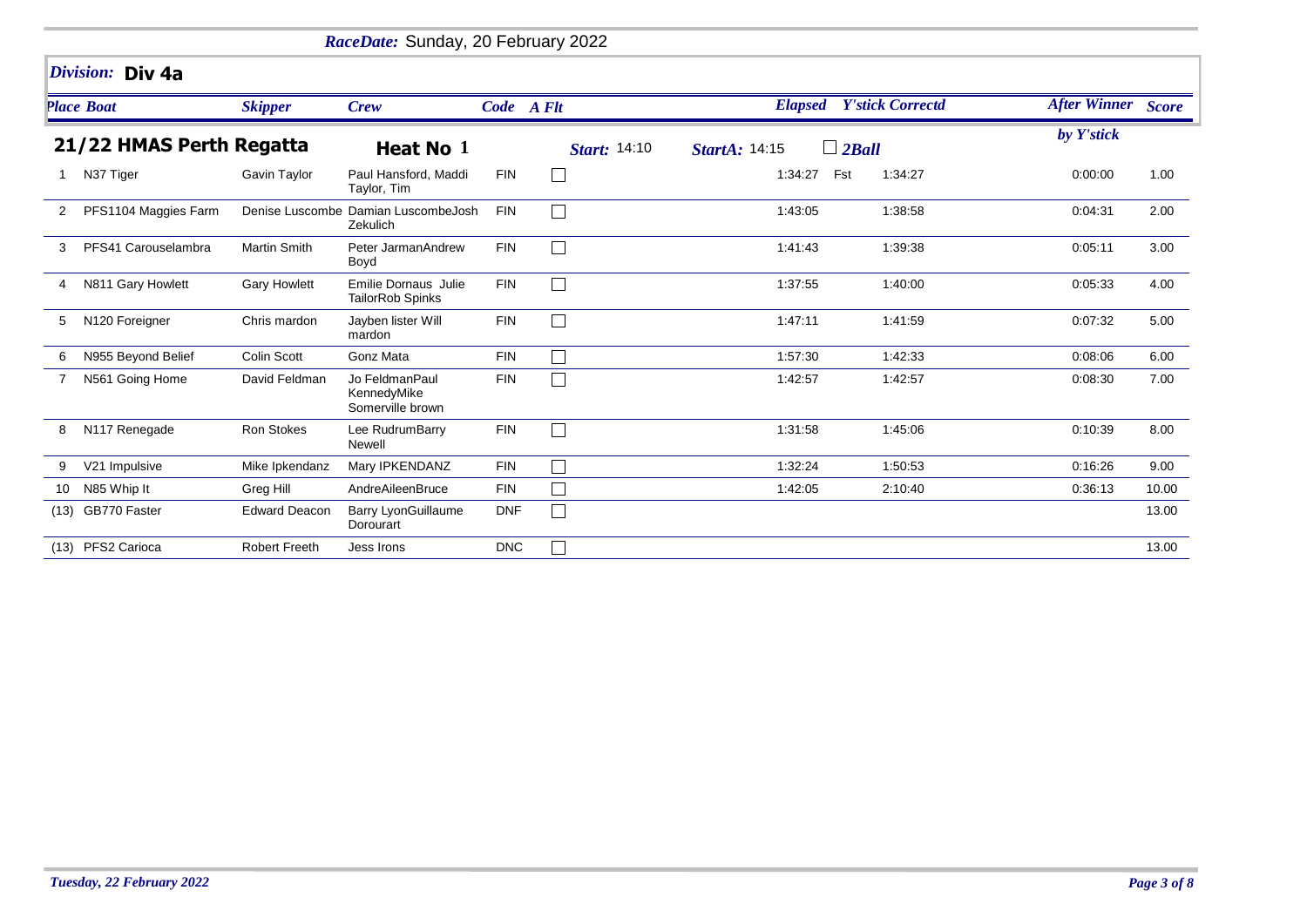|      | RaceDate: Sunday, 20 February 2022 |                        |                                         |            |                     |                                      |         |                           |       |  |  |  |  |
|------|------------------------------------|------------------------|-----------------------------------------|------------|---------------------|--------------------------------------|---------|---------------------------|-------|--|--|--|--|
|      | Division: Div 4b                   |                        |                                         |            |                     |                                      |         |                           |       |  |  |  |  |
|      | <b>Place Boat</b>                  | <b>Skipper</b>         | Crew                                    |            | Code A Flt          | <b>Elapsed</b> Y'stick Correctd      |         | <b>After Winner</b> Score |       |  |  |  |  |
|      | 21/22 HMAS Perth Regatta           |                        | Heat No 1                               |            | <i>Start:</i> 14:10 | $\Box$ 2Ball<br><b>StartA: 14:15</b> |         | by Y'stick                |       |  |  |  |  |
|      | N502 Meggie II                     | Peter Twiby            | <b>Kayt Davies</b>                      | <b>FIN</b> |                     | 1:41:56<br>Fst                       | 1:41:56 | 0:00:00                   | 1.00  |  |  |  |  |
| 2    | 980 Deja Vu Too                    | David Di Lollo         | Aisha Di LolloJulian<br>RobinsJohn Ward | <b>FIN</b> |                     | 1:34:10                              | 1:47:31 | 0:05:35                   | 2.00  |  |  |  |  |
| 3    | N28 Windmill                       | Gray Ralph             | John, Ben                               | <b>FIN</b> |                     | 1:32:34                              | 1:52:53 | 0:10:57                   | 3.00  |  |  |  |  |
| 4    | N87 Gypsy II                       | John Collier           | Oliver Luddington                       | <b>FIN</b> |                     | 1:47:56                              | 1:52:58 | 0:11:02                   | 4.00  |  |  |  |  |
| 5    | N56 Mascarade                      | Owen Randall           |                                         | <b>FIN</b> |                     | 1:49:08                              | 1:56:33 | 0:14:37                   | 5.00  |  |  |  |  |
| 6    | N666 Troy                          | John Nash              | Paul, John, Gary                        | <b>FIN</b> |                     | 1:38:20                              | 1:59:55 | 0:17:59                   | 6.00  |  |  |  |  |
| (11) | PFS5 Peer Gynt                     | Julian Hamlet          | Colin KeevilMargaret<br>Domurad         | <b>DNF</b> |                     |                                      |         |                           | 11.00 |  |  |  |  |
| (11) | C9 Beagle                          | <b>Richard Boykett</b> | Karl GriffenTim Kucera                  | <b>DNC</b> | $\Box$              |                                      |         |                           | 11.00 |  |  |  |  |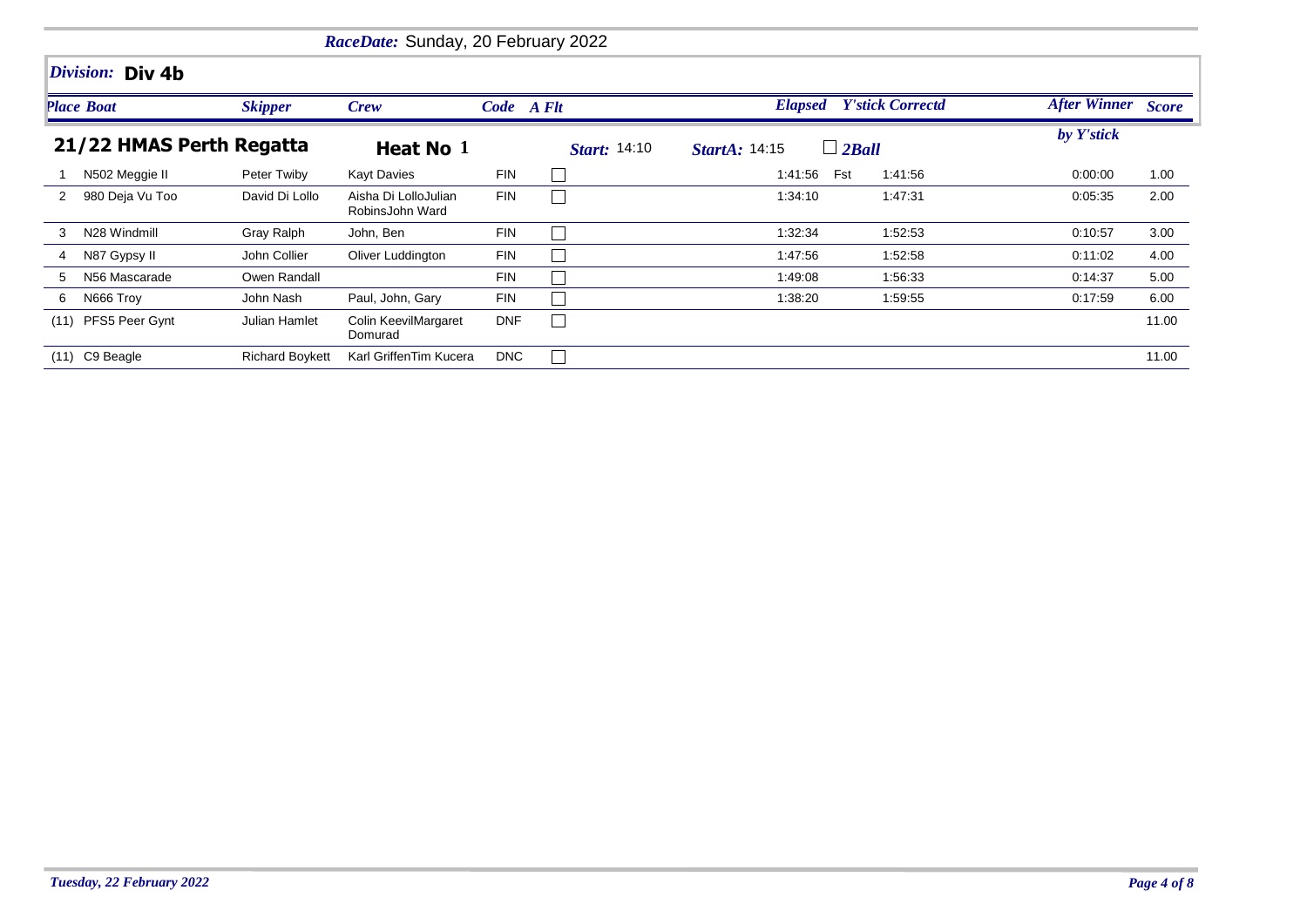|                          | RaceDate: Sunday, 20 February 2022 |                                   |                                 |            |              |                                      |                                 |                           |       |  |  |  |
|--------------------------|------------------------------------|-----------------------------------|---------------------------------|------------|--------------|--------------------------------------|---------------------------------|---------------------------|-------|--|--|--|
|                          | Division: Div 5                    |                                   |                                 |            |              |                                      |                                 |                           |       |  |  |  |
|                          | <b>Place Boat</b>                  | <b>Skipper</b>                    | <b>Crew</b>                     | Code A Flt |              |                                      | <b>Elapsed</b> Y'stick Correctd | <b>After Winner</b> Score |       |  |  |  |
| 21/22 HMAS Perth Regatta |                                    |                                   | Heat No 1                       |            | Start: 14:15 | $\Box$ 2Ball<br><b>StartA: 14:20</b> | by Y'stick                      |                           |       |  |  |  |
|                          | Aus84 Flying Circus                | <b>Ryan Duffield</b>              |                                 | <b>FIN</b> |              | Fst<br>1:08:56                       | 1:08:56                         | 0:00:00                   | 1.00  |  |  |  |
| 2                        | Aus330 JSA Racing                  | Jared Eyles                       | Suzanne Eyles                   | <b>FIN</b> |              | 1:20:40                              | 1:17:34                         | 0:08:38                   | 2.00  |  |  |  |
| 3                        | 114872 Blew By You                 | Darren Smith                      | Claire Bisgood                  | <b>FIN</b> |              | 1:43:08                              | 1:20:04                         | 0:11:08                   | 3.00  |  |  |  |
| 4                        | 115555 Orange Whip?                | Cam Owen                          | Suzzi                           | <b>FIN</b> |              | 1:44:54                              | 1:21:27                         | 0:12:31                   | 4.00  |  |  |  |
| 5                        | 115211 Tektite                     | Phil Smyth                        | <b>Graeme Fisher</b>            | <b>FIN</b> |              | 1:45:07                              | 1:21:37                         | 0:12:41                   | 5.00  |  |  |  |
|                          | 114587 Barely Legal                | Sven Paschburg                    | Kat Hoy                         | <b>FIN</b> |              | 1:45:25                              | 1:21:51                         | 0:12:55                   | 6.00  |  |  |  |
|                          | 115072 Ricochet                    | Jason Spencer                     | Hayden Padyachy                 | <b>FIN</b> |              | 1:45:42                              | 1:22:04                         | 0.13.08                   | 7.00  |  |  |  |
| 8                        | 114630 Liquid Asset                |                                   | Brad Quartermain Tayla Woodhead | <b>FIN</b> |              | 1:45:55                              | 1:22:14                         | 0:13:18                   | 8.00  |  |  |  |
| 9                        | 110035 Cracknwood                  | Lance Wood                        | Lucinda Crisp                   | <b>FIN</b> |              | 1:46:53                              | 1:22:59                         | 0:14:03                   | 9.00  |  |  |  |
| 10                       | 115092 ONEMORE                     | <b>Jess Symonds</b>               | Stu Collison                    | <b>FIN</b> |              | 1:47:04                              | 1:23:08                         | 0:14:12                   | 10.00 |  |  |  |
| 11                       | 113656 Breez-N-By                  | Mark Landwehr                     | <b>Micheal Verall</b>           | <b>FIN</b> |              | 1:47:48                              | 1:23:42                         | 0:14:46                   | 11.00 |  |  |  |
| 12                       | 115666 Budgie Smuggler             | <b>Trevor Hughes</b>              | Elisabeth Smith                 | <b>FIN</b> |              | 1:48:14                              | 1:24:02                         | 0:15:06                   | 12.00 |  |  |  |
| 13                       | 111984 Six-1-Go                    | <b>Steve Harland</b>              | Toni Ilich                      | <b>FIN</b> |              | 1:48:40                              | 1:24:22                         | 0:15:26                   | 13.00 |  |  |  |
| 14                       | 112957 Piston Broke                | John Bateson                      | <b>Renee Hawkins</b>            | <b>FIN</b> |              | 1:51:40                              | 1:26:42                         | 0:17:46                   | 14.00 |  |  |  |
| 15                       | 2012 PC Locs                       | Stephan van Blerk Adriana Jarrett |                                 | <b>FIN</b> |              | 1:30:36                              | 1:27:07                         | 0:18:11                   | 15.00 |  |  |  |
| 16                       | 115082 Fat Chance                  | Rod Hodgkin                       | Anna Perver                     | <b>FIN</b> |              | 1:52:17                              | 1:27:11                         | 0:18:15                   | 16.00 |  |  |  |
| (23)                     | 108450 Spare Parts                 | Lachy Owen                        | Loki                            | <b>DNF</b> | $\sim$       |                                      |                                 |                           | 23.00 |  |  |  |
| (23)                     | Aus05 GUMA, powered by             | <b>Gavin Colby</b>                | Kai Colman                      | <b>DNF</b> |              |                                      |                                 |                           | 23.00 |  |  |  |
| (23)                     | 110328 Dewey                       | Annika Pennifold                  | Kieran Layland                  | <b>DNF</b> |              |                                      |                                 |                           | 23.00 |  |  |  |
|                          | (23) Aus874 Z3                     | Mark Parker                       | Thomas Hodge                    | <b>DNC</b> |              |                                      |                                 |                           | 23.00 |  |  |  |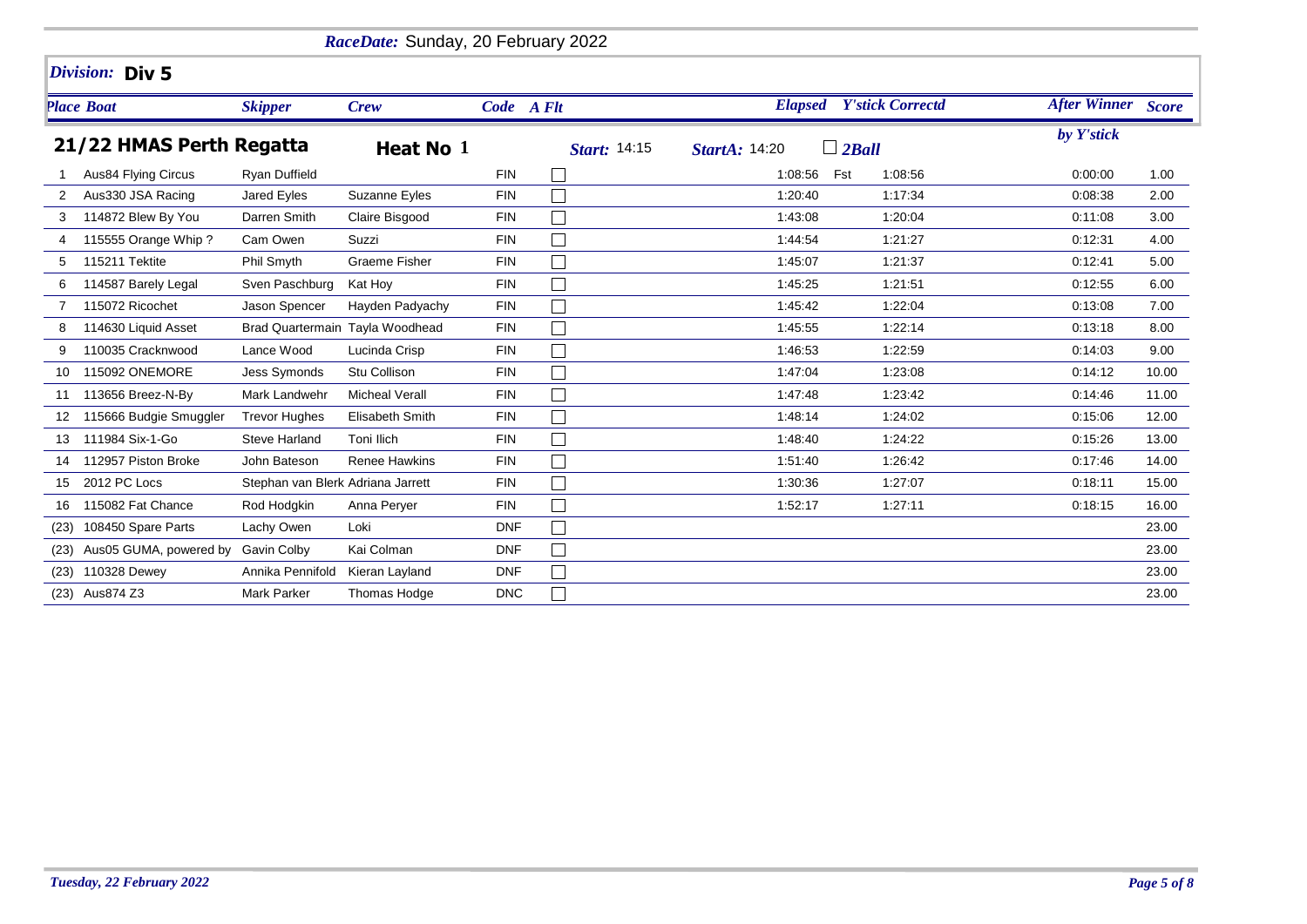|                                     |                   |                     | RaceDate: Sunday, 20 February 2022 |                     |                                      |                                           |                     |              |
|-------------------------------------|-------------------|---------------------|------------------------------------|---------------------|--------------------------------------|-------------------------------------------|---------------------|--------------|
|                                     | Division: Div 6   |                     |                                    |                     |                                      |                                           |                     |              |
| <b>Place Boat</b><br><b>Skipper</b> |                   |                     | Crew                               | Code A Flt          |                                      | <b>Y'stick Correctd</b><br><b>Elapsed</b> | <b>After Winner</b> | <b>Score</b> |
| 21/22 HMAS Perth Regatta            |                   | Heat No 1           |                                    | <b>Start:</b> 14:20 | $\Box$ 2Ball<br><b>StartA: 14:25</b> | by Y'stick                                |                     |              |
|                                     | 673 Alpha Striker | <b>Daniel Firns</b> | Matt                               | <b>FIN</b>          |                                      | Fst<br>1:13:00<br>1:13:00                 | 0:00:00             | 1.00         |
| 2                                   | 662 Carbon Comet  | Luke Devine         | Justin                             | <b>FIN</b>          |                                      | 1:14:46<br>1:14:46                        | 0:01:46             | 2.00         |
| 3                                   | 937 Gobbstopper   | Silvio Fico         | <b>Mick MINUTILLO</b>              | <b>FIN</b>          |                                      | 1:36:51<br>1:20:33                        | 0.07:33             | 3.00         |
| 4                                   | 978 Megasaurarse  | <b>Paul Shiner</b>  | <b>Robert Oliver</b>               | <b>FIN</b>          |                                      | 1:26:06<br>1:43:31                        | 0:13:06             | 4.00         |
| (8)                                 | 986 Gett Wet      | Gavin Caporn        | Laurie                             | <b>DNF</b>          |                                      |                                           |                     | 8.00         |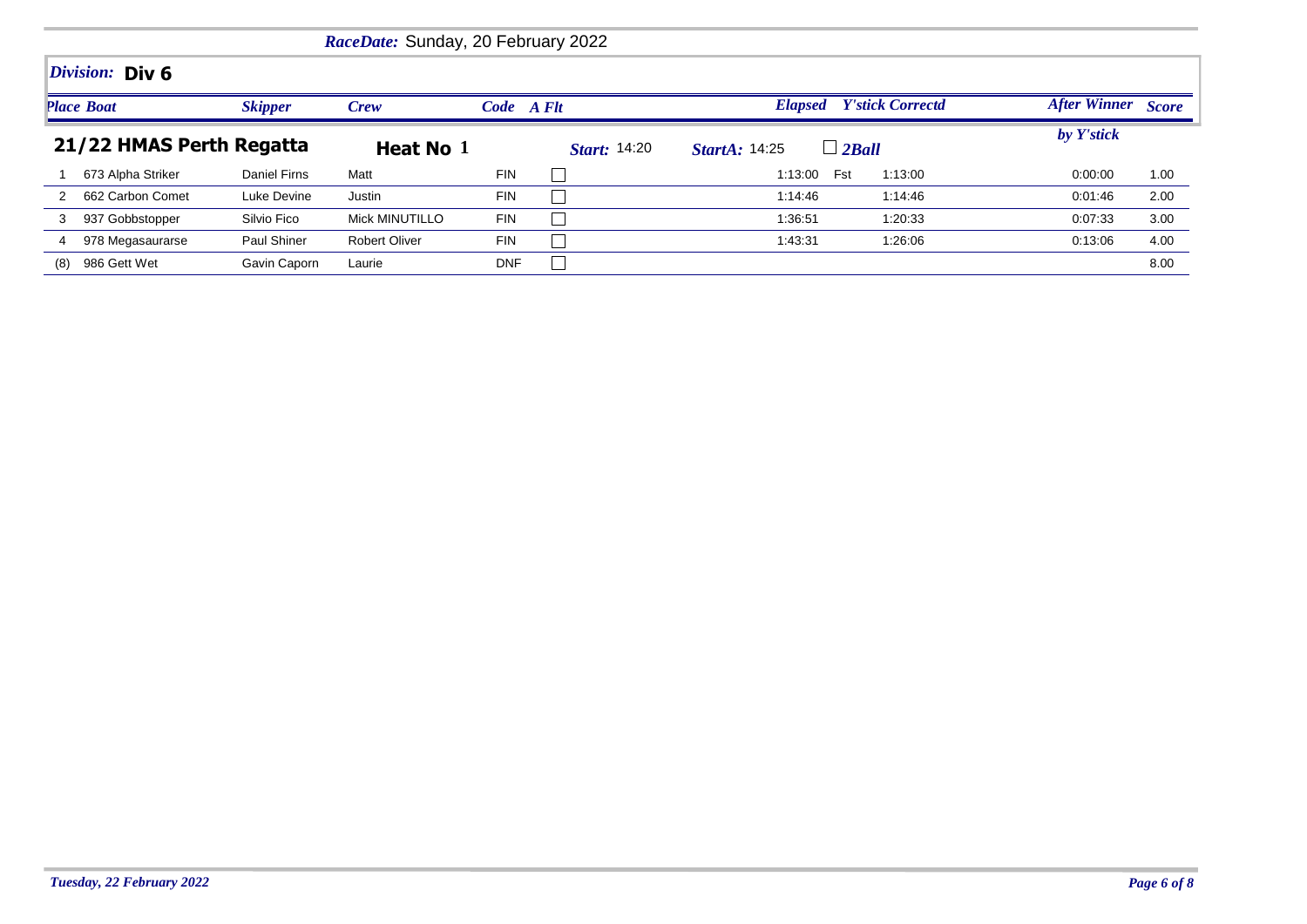|               |                                   |                        | RaceDate: Sunday, 20 February 2022     |            |                     |                                      |         |                           |      |
|---------------|-----------------------------------|------------------------|----------------------------------------|------------|---------------------|--------------------------------------|---------|---------------------------|------|
|               | Division: Red Witch               |                        |                                        |            |                     |                                      |         |                           |      |
|               | <b>Place Boat</b>                 | <b>Skipper</b>         | Crew                                   |            | Code A Flt          | <b>Elapsed</b> Y'stick Correctd      |         | <b>After Winner</b> Score |      |
|               | 21/22 HMAS Perth Regatta          |                        | Heat No 1                              |            | <i>Start:</i> 14:05 | $\Box$ 2Ball<br><b>StartA: 14:10</b> |         | by Y'stick                |      |
|               | C <sub>18</sub> Dale <sub>2</sub> | <b>Oliver Marshall</b> | Callum O'BrienTom<br>Sproul            | <b>FIN</b> | $\perp$             | 1:28:20<br>Fst                       | 1:28:20 | 0:00:00                   | 1.00 |
| $\mathcal{P}$ | SP96 Bewitched                    | Thomas Brown           | Darren Brown, Isabella<br><b>Brown</b> | <b>FIN</b> | $\Box$              | 1:30:20                              | 1:30:20 | 0:02:00                   | 2.00 |
| 3             | N257 Summer Soul                  | David Thewlis          | Jen ThewlisMax<br>ThewlisZoe Thewlis   | <b>FIN</b> | $\vert \ \ \vert$   | 1:31:39                              | 1:31:39 | 0:03:19                   | 3.00 |
| 4             | N64 Porridge                      | Susie Hood             | Andy Hood                              | <b>FIN</b> | $\vert$ $\vert$     | 1:33:03                              | 1:33:03 | 0.04:43                   | 4.00 |
| 5             | N255 BLUE BIRD                    | <b>DON MULLALEY</b>    | PETER HOILESTRISH<br><b>HAWKINS</b>    | <b>FIN</b> | $\vert \ \ \vert$   | 1:42:20                              | 1:42:20 | 0.14:00                   | 5.00 |
| 6             | N505 Forcera                      | Mark Christie          | <b>Brett Christie</b>                  | <b>FIN</b> | $\perp$             | 1:44:27                              | 1:44:27 | 0:16:07                   | 6.00 |
|               | N48 Witch Addiction               | Alex Marshall          | Andrew, Nita                           | <b>FIN</b> | $\perp$             | 1:44:49                              | 1:44:49 | 0:16:29                   | 7.00 |
| 8             | N62 Weatherwax                    | David Adam             | Lachlan, Francis                       | <b>FIN</b> | $\vert \ \ \vert$   | 1:51:37                              | 1:51:37 | 0:23:17                   | 8.00 |